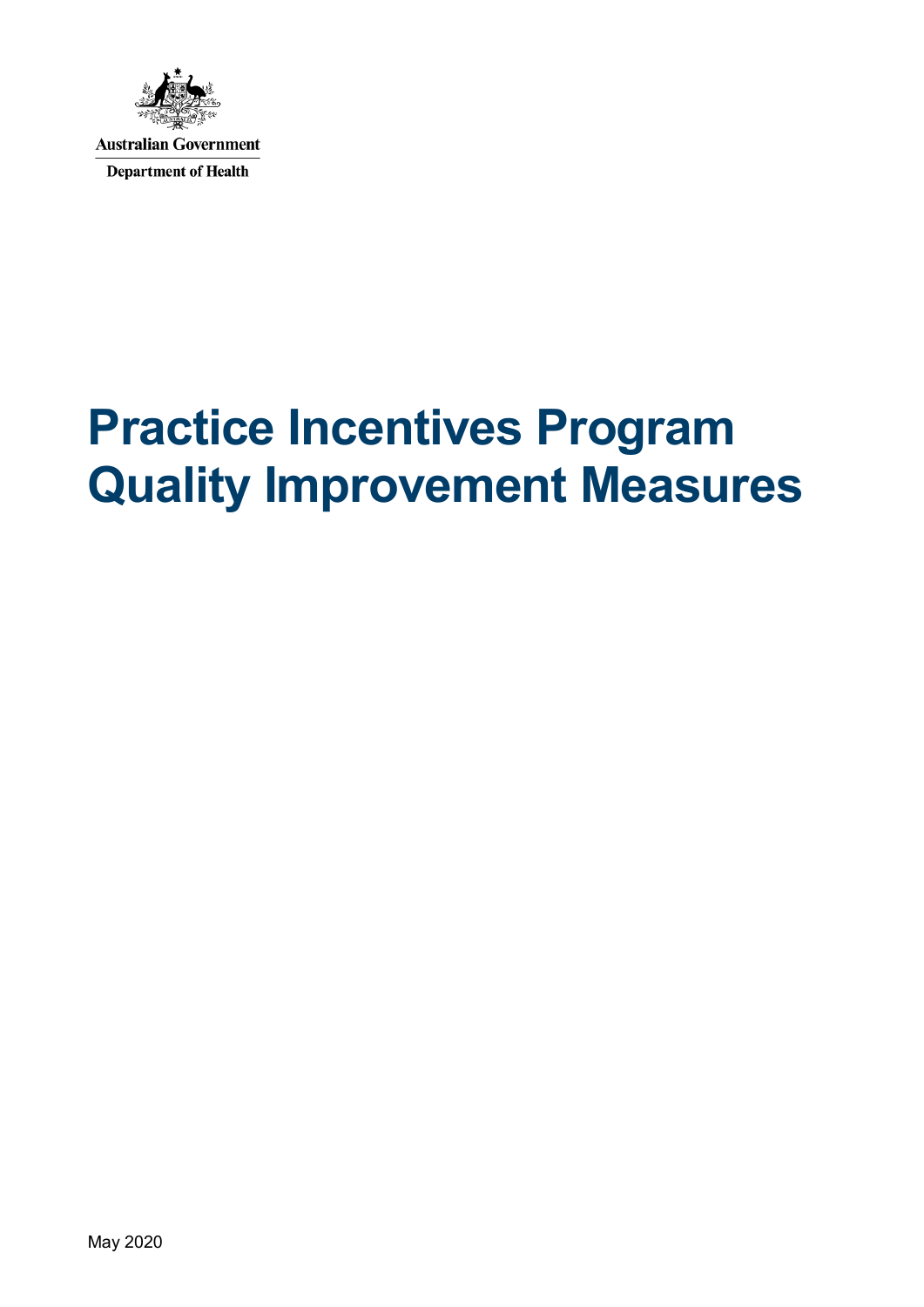# **Quality Improvement**

Quality improvement is foundational to contemporary high performing primary care. It includes team based approaches, peer review, reflective practice, best practice, and data analysis. It can improve uptake of evidence-based practices for better patient outcomes, better professional development, and better system performance.

# **Practice Incentives Program Quality Improvement Incentive**

The Practice Incentives Program (PIP) Quality Improvement (QI) Incentive is a payment to general practices for activities that support continuous quality improvement in patient outcomes and the delivery of best practice care. General practices enrolled in the PIP QI Incentive commit to implementing continuous quality improvement activities that support them in their role of managing their patients' health. They also commit to submitting nationally consistent, de-identified general practice data, against ten key Improvement Measures that contribute to local, regional and national health outcomes. The Improvement Measures allow general practices to understand which patients may benefit from preventative treatments, or may need recall to ensure effective management of a specified chronic disease (e.g. diabetes). This can help delay progression of the condition, improve quality of life, increase life expectancy, and decrease the need for high cost interventions.

# **Quality Improvement Measures**

The collection of the de-identified Improvement Measures that form the PIP Eligible Data Set are part of a system of quality improvement that includes reflective practice, a common data baseline, and data analysis. The Improvement Measures are not designed to assess individual general practice or general practitioner performance. They do support a regional and national understanding of chronic disease management in areas of high need, and future iterations will respond to emerging evidence on areas of high need.

The Improvement Measures are:

- 1. Proportion of patients with diabetes with a current HbA1c result
- 2. Proportion of patients with a smoking status
- 3. Proportion of patients with a weight classification
- 4. Proportion of patients aged 65 and over who were immunised against influenza
- 5. Proportion of patients with diabetes who were immunised against influenza
- 6. Proportion of patients with COPD who were immunised against influenza
- 7. Proportion of patients with an alcohol consumption status
- 8. Proportion of patients with the necessary risk factors assessed to enable CVD assessment
- 9. Proportion of female patients with an up-to-date cervical screening
- 10. Proportion of patients with diabetes with a blood pressure result.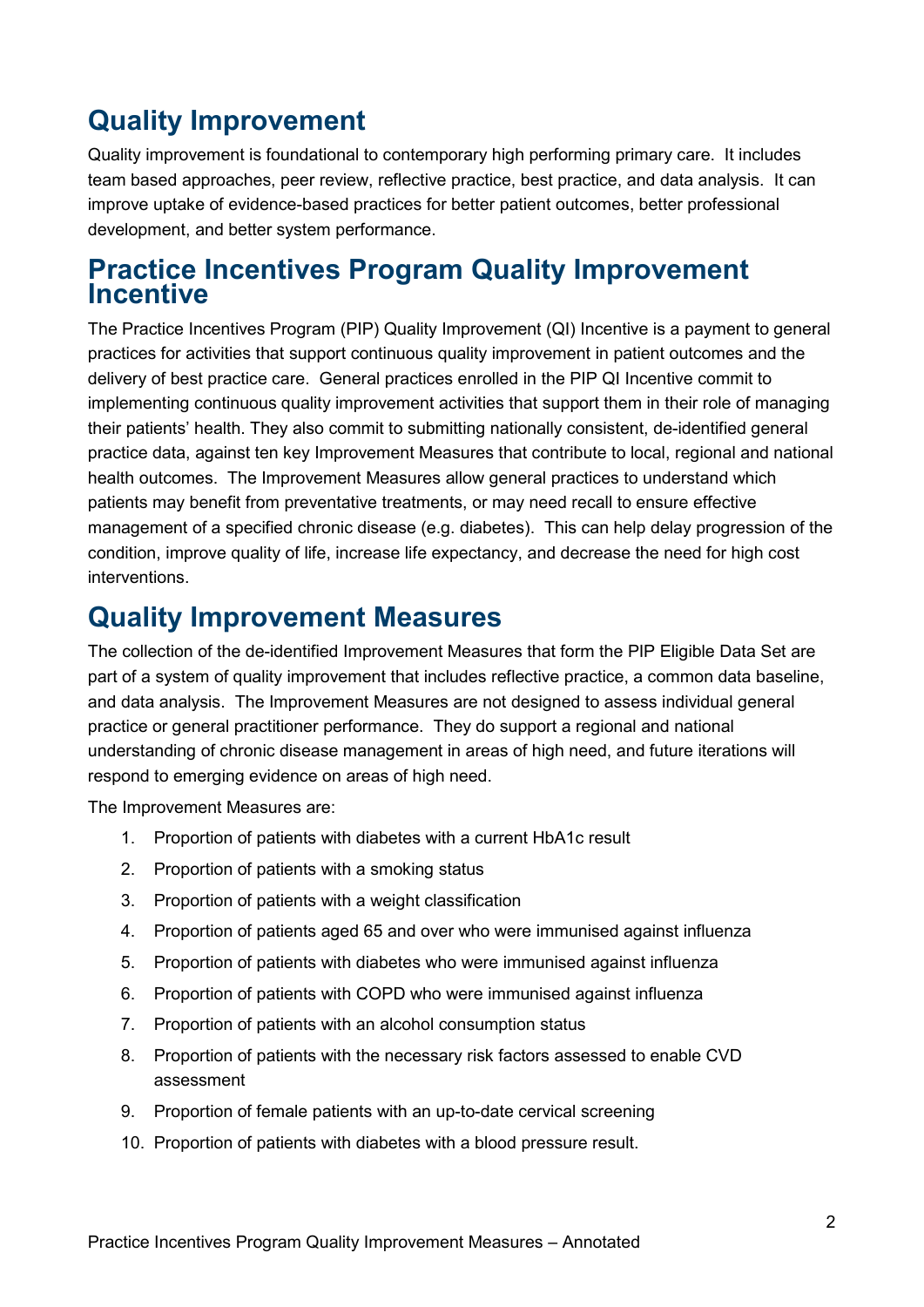# **QIM 01 - Proportion of patients with diabetes with a current HbA1c result**

### **Definition**

Proportion of regular clients who have Type 1 or Type 2 diabetes and who have had an HbA1c measurement result recorded within the previous 12 months.

# **Rationale**

Diabetes was the underlying cause of around 10% of all deaths in Australia in 2016 and recent reports show death rates for people with Type 2 diabetes are rising. As part of their care, people with Type 1 and 2 diabetes should have their glycosylated haemoglobin (HbA1c) measured at least every 12 months, or more frequently depending on the level of blood glucose control. Effective management of chronic disease can delay the progression of disease, improve quality of life, increase life expectancy, and decrease the need for high-cost interventions.

# **QIM 02(a) - Proportion of patients with a smoking status recorded**

# **Definition**

Proportion of regular clients aged 15 years and over whose smoking status has been recorded.

### **Rationale**

In Australia, smoking continues to be the behavioural risk factor responsible for the highest levels of preventable disease and premature death. Recording systems that document tobacco use almost double the rate at which clinicians intervene with smokers leading to higher rates of smoking cessation.

# **QIM 02(b) - Proportion of patients with a smoking status result**

# **Definition**

Proportion of regular clients aged 15 years and over whose smoking status has been recorded as one of the following: current smoker; ex-smoker; or never smoked.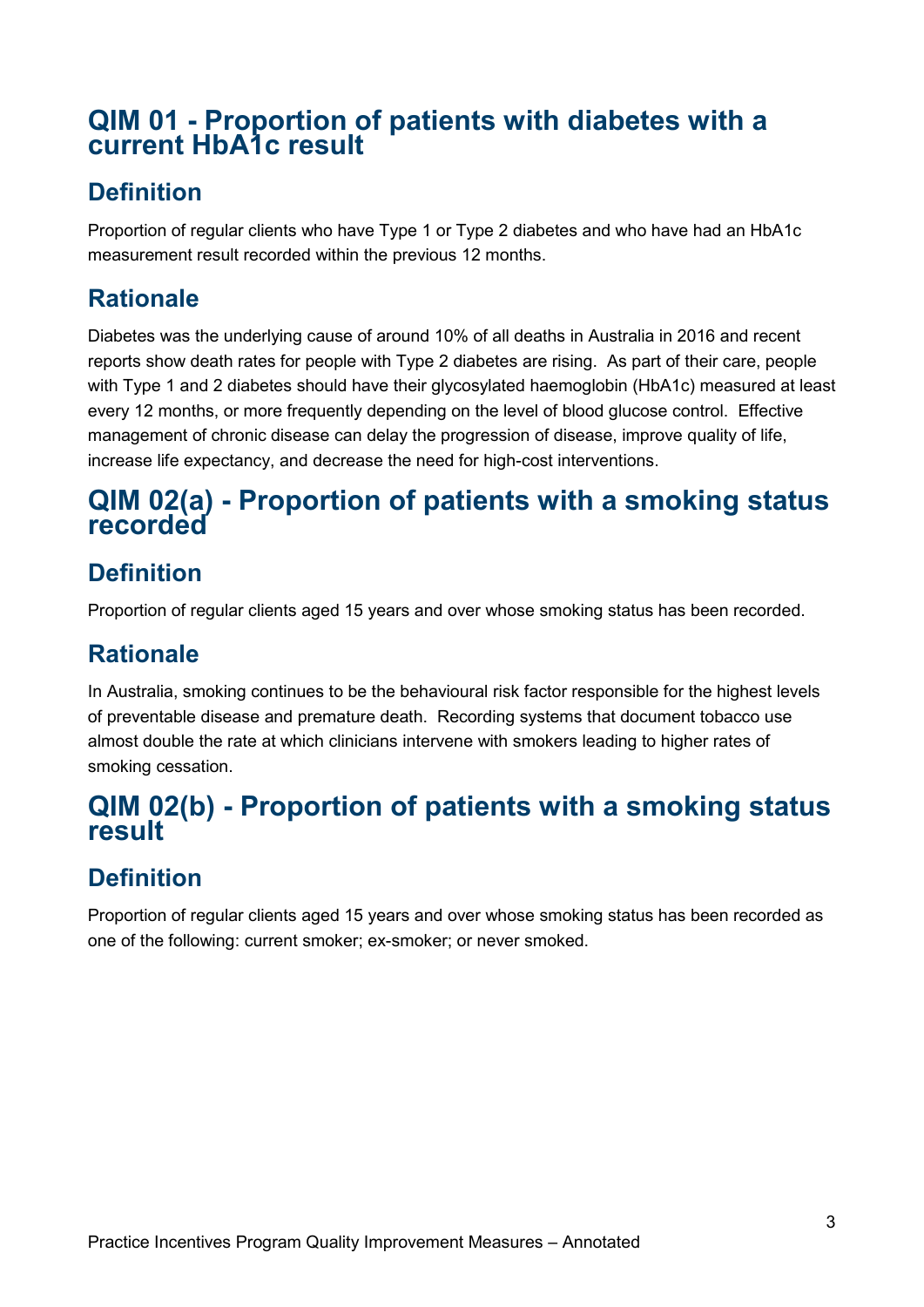# **QIM 03(a) - Proportion of patients with a weight classification recorded**

### **Definition**

Proportion of regular clients aged 15 years and over and who have had their Body Mass Index (BMI) recorded within the previous 12 months.

# **Rationale**

Being overweight, obese or underweight is associated with higher rates of morbidity and overweight and obesity is now a major public health issue in Australia. Being overweight and obese is a risk factor for Type 2 diabetes, cardiovascular disease, hypertension, osteoarthritis, some cancers and gallbladder disease. Being overweight or obese is also associated with certain psychosocial problems, functional limitations and disabilities. Being underweight means you may be malnourished and develop compromised immune function, respiratory disease, digestive diseases, cancer and osteoporosis. Australia's obesity rate now ranks fifth among Organisation for Economic Co-Operation and Development (OECD) countries (OECD 2017). BMI continues to be a common measure to identify adults who may be at an increased risk or morbidity and mortality due to their weight.

Note: As BMI does not differentiate between body fat and muscle mass, there are some exceptions to the BMI guidelines, including people with high muscle mass, people of different ethnic groups, height and physical disabilities. It is useful to include a person's waist circumference as this can indicate health risk for chronic diseases.

# **QIM 03(b) - Proportion of patients with a weight classification**

### **Definition**

Proportion of regular clients aged 15 years and over and who have had their Body Mass Index (BMI) classified as obese, overweight, healthy, or underweight within the previous 12 months.

#### **QIM 04 - Proportion of patients aged 65 and over who were immunised against influenza**

# **Definition**

Proportion of regular clients aged 65 years and over who were immunised against influenza in the previous 15 months.

### **Rationale**

The administration of influenza vaccine to persons at risk of complications of infection is the single most important measure in preventing or attenuating influenza infection and preventing mortality. There is evidence that influenza vaccine reduces hospitalisations from influenza and pneumonia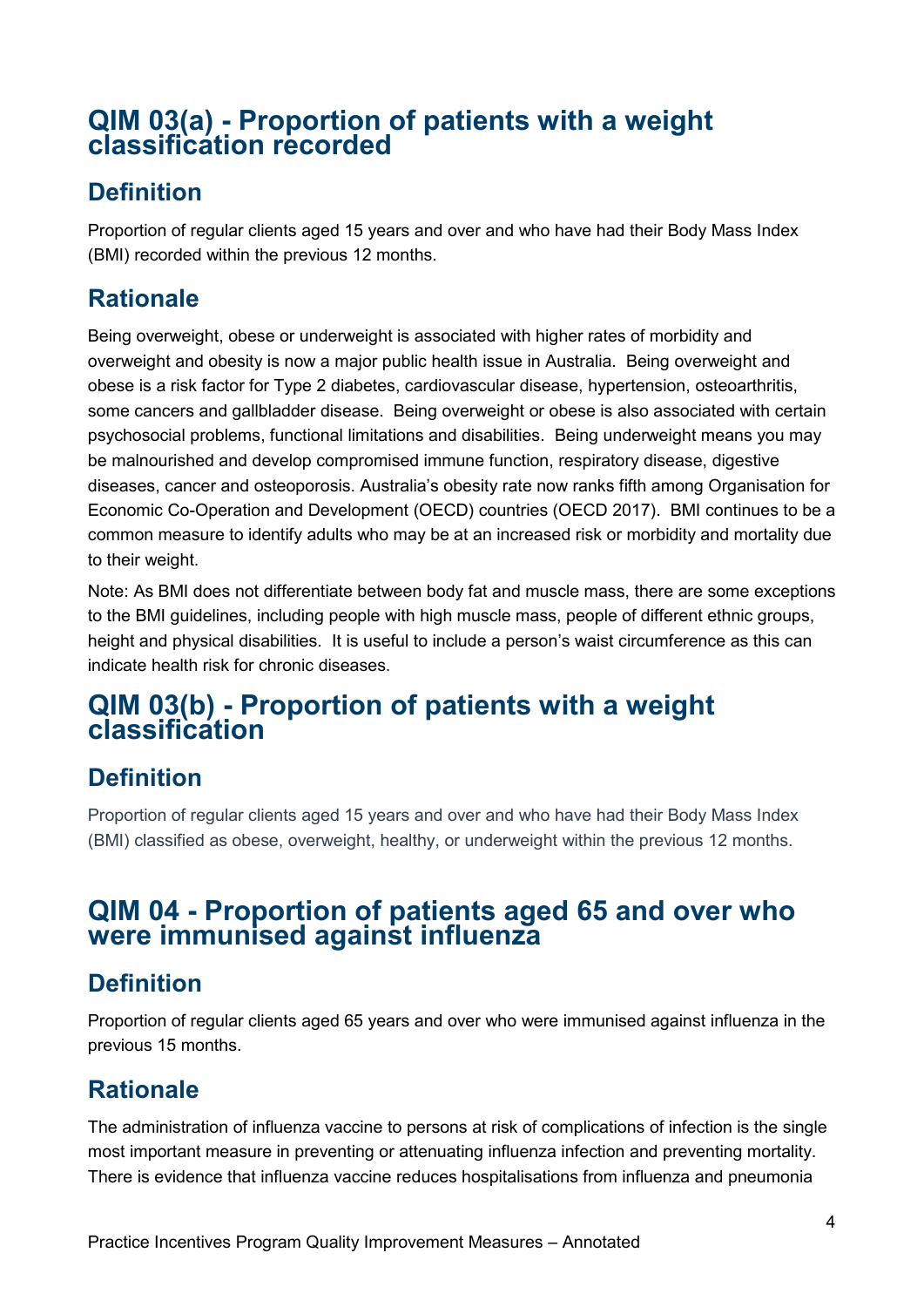and all-cause mortality in adults aged ≥65 years of age. While best practice guidelines recommend annual immunisation, a 15 month interval allows for cases when a client decides to receive a vaccine earlier than recommended (e.g. from a pharmacy), or delay and wait for the release of an 'enhanced' vaccine.

# **QIM 05 - Proportion of patients with diabetes who were immunised against influenza**

#### **Definition**

Proportion of regular clients with diabetes who were immunised against influenza in the previous 15 months.

## **Rationale**

Diabetes was the underlying cause of around 10% of all deaths in Australia in 2016. People with diabetes are considered to be at high risk of complications from influenza. During recent influenza epidemics, diabetes was considered a significant risk factor for hospitalization. The administration of influenza vaccine to persons at risk of complications is the single most important measure in preventing or attenuating influenza infection and preventing mortality. While best practice guidelines recommend annual immunisation, a 15 month interval allows for cases when a client decides to receive a vaccine earlier than recommended (e.g. from a pharmacy), or delay and wait for the release of an 'enhanced' vaccine.

# **QIM 06 - Proportion of patients with COPD who were immunised against influenza**

### **Definition**

Proportion of regular clients who are aged 15 years and over, are recorded as having chronic obstructive pulmonary disease (COPD), and were immunised against influenza in the previous 15 months.

### **Rationale**

People with COPD are considered to be at high risk of complications from influenza. Data from several studies also provide evidence that influenza vaccination has a clinically important protective effect on influenza-related COPD exacerbations, and probably an effect on the total number of exacerbations in COPD patients. The administration of influenza vaccine to persons at risk of complications is the single most important measure in preventing or attenuating influenza infection and preventing mortality. While best practice guidelines recommend annual immunisation, a 15 month interval allows for cases when a client decides to receive a vaccine earlier than recommended (e.g. from a pharmacy), or delay and wait for the release of an 'enhanced' vaccine.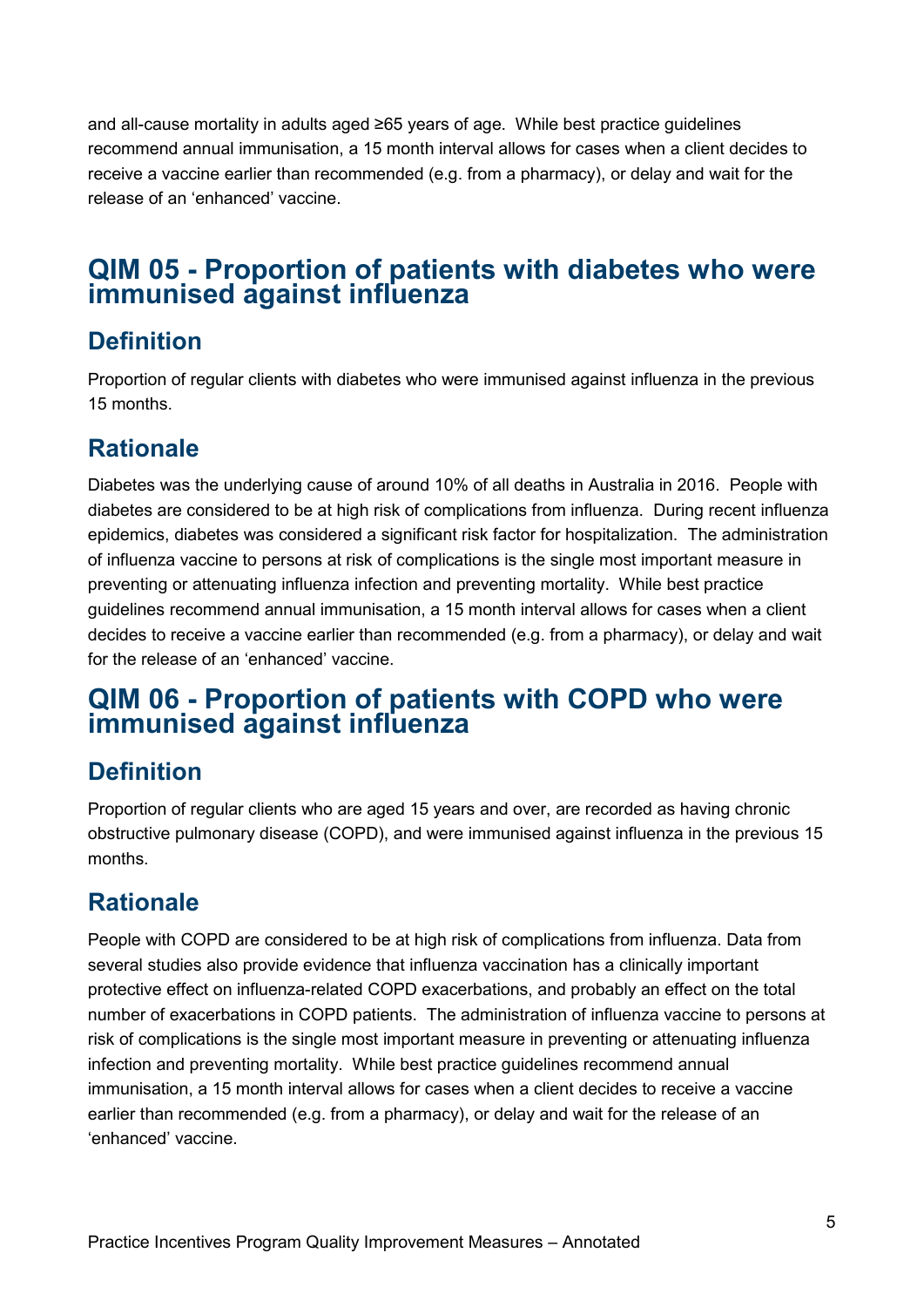### **QIM 07 - Proportion of patients with an alcohol consumption status**

#### **Definition**

Proportion of regular clients who are aged 15 years and over who have had their alcohol consumption status recorded.

### **Rationale**

Excessive consumption is associated with health and social problems in all populations. Many chronic conditions share common risk factors that are largely preventable, including excessive alcohol consumption. While fewer Australians are drinking at levels that contribute to alcoholrelated harm, about 26% of people drink more than is recommended on a single occasion, and they do this at least once each month.

# **QIM 08 - Proportion of patients with the necessary risk factors assessed to enable CVD assessment**

## **Definition**

Proportion of regular clients aged 45 to 74 years with information available to calculate their absolute CVD risk.

## **Rationale**

Assessment of absolute CVD risk based on multiple risk factors is more accurate than that based on individual risk factors due to the cumulative nature of risk effects. Basing patient management decisions on this approach should improve CVD outcomes.

# **QIM 09 - Proportion of female patients with an up-to- date cervical screening**

# **Definition**

Proportion of female regular clients aged 25 to 74, who have not had a hysterectomy and who have had a cervical screening [human papillomavirus (HPV) test] after 1 December 2017 and within the previous 5 years.

### **Rationale**

Australia has the lowest mortality rate and the second lowest incidence of cervical cancer in the world. The success of the cervical screening program is dependent upon the recruitment of women. Higher participation in cervical screening means that more women with precancerous abnormalities can have these detected and treated, which is necessary for achieving the overall aim of reducing incidence and mortality from cervical cancer.